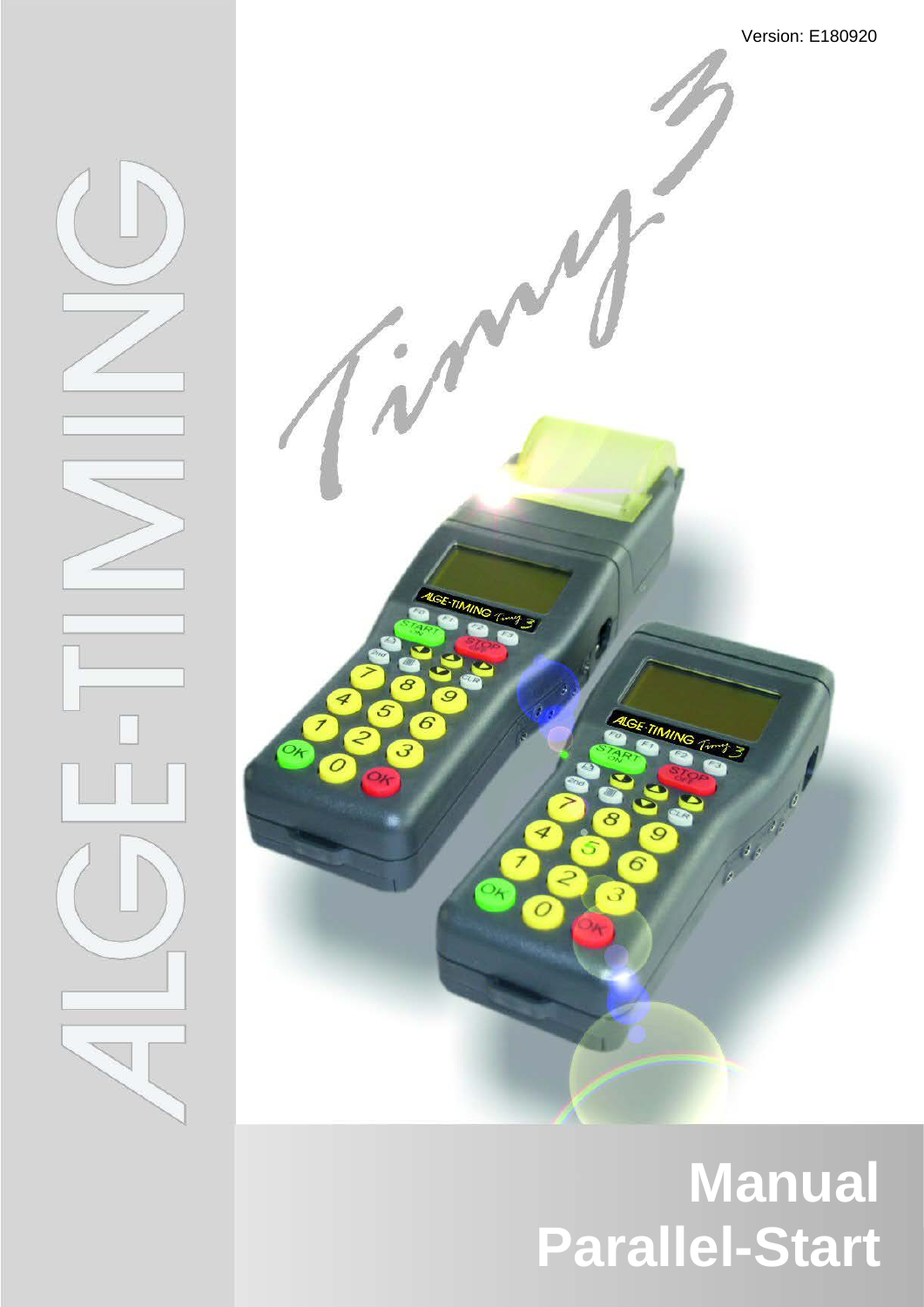



# **Important Information**

#### **General**

Before using your ALGE-TIMING device read the complete manual carefully. It is part of the device and contains important information about installation, safety and its intended use. This manual cannot cover all conceivable applications. For further information or in case of problems that are mentioned not at all or not sufficiently detailed, please contact your ALGE-TIMING representative. You can find contact details on our homepage [www.alge-timing.com](http://www.alge-timing.com/)

#### **Safety**

Apart from the information of this manual all general safety and accident prevention regulations of the legislator must be taken into account.

The device must only be used by trained persons. The setting-up and installation must only be executed according to the manufacturer's data.

#### **Intended Use**

The device must only be used for its intended applications. Technical modifications and any misuse are prohibited because of the risks involved! ALGE-TIMING is not liable for damages that are caused by improper use or incorrect operation.

#### **Power supply**

The stated voltage on the type plate must correspond to voltage of the power source. Check all connections and plugs before usage. Damaged connection wires must be replaced immediately by an authorized electrician. The device must only be connected to an electric supply that has been installed by an electrician according to IEC 60364-1. Never touch the mains plug with wet hands! Never touch live parts!

#### **Cleaning**

Please clean the outside of the device only with a smooth cloth. Detergents can cause damage. Never submerge in water, never open or clean with wet cloth. The cleaning must not be carried out by hose or high-pressure (risk of short circuits or other damage).

#### **Liability Limitations**

All technical information, data and information for installation and operation correspond to the latest status at time of printing and are made in all conscience considering our past experience and knowledge. Information, pictures and description do not entitle to base any claims. The manufacturer is not liable for damage due to failure to observe the manual, improper use, incorrect repairs, technical modifications, use of unauthorized spare parts. Translations are made in all conscience. We assume no liability for translation mistakes, even if the translation is carried out by us or on our behalf.

#### **Disposal**

If a label is placed on the device showing a crossed out dustbin on wheels (see drawing), the European directive 2002/96/EG applies for this device.

Please get informed about the applicable regulations for separate collection of electrical and electronical waste in your country and do not dispose of the old devices as household waste. Correct disposal of old equipment protects the environment and humans against negative consequences!



#### **Copyright by** ALGE-TIMING **GmbH**

All rights reserved. Any duplication, either in full or in part, requires the prior written consent of the copyright holder.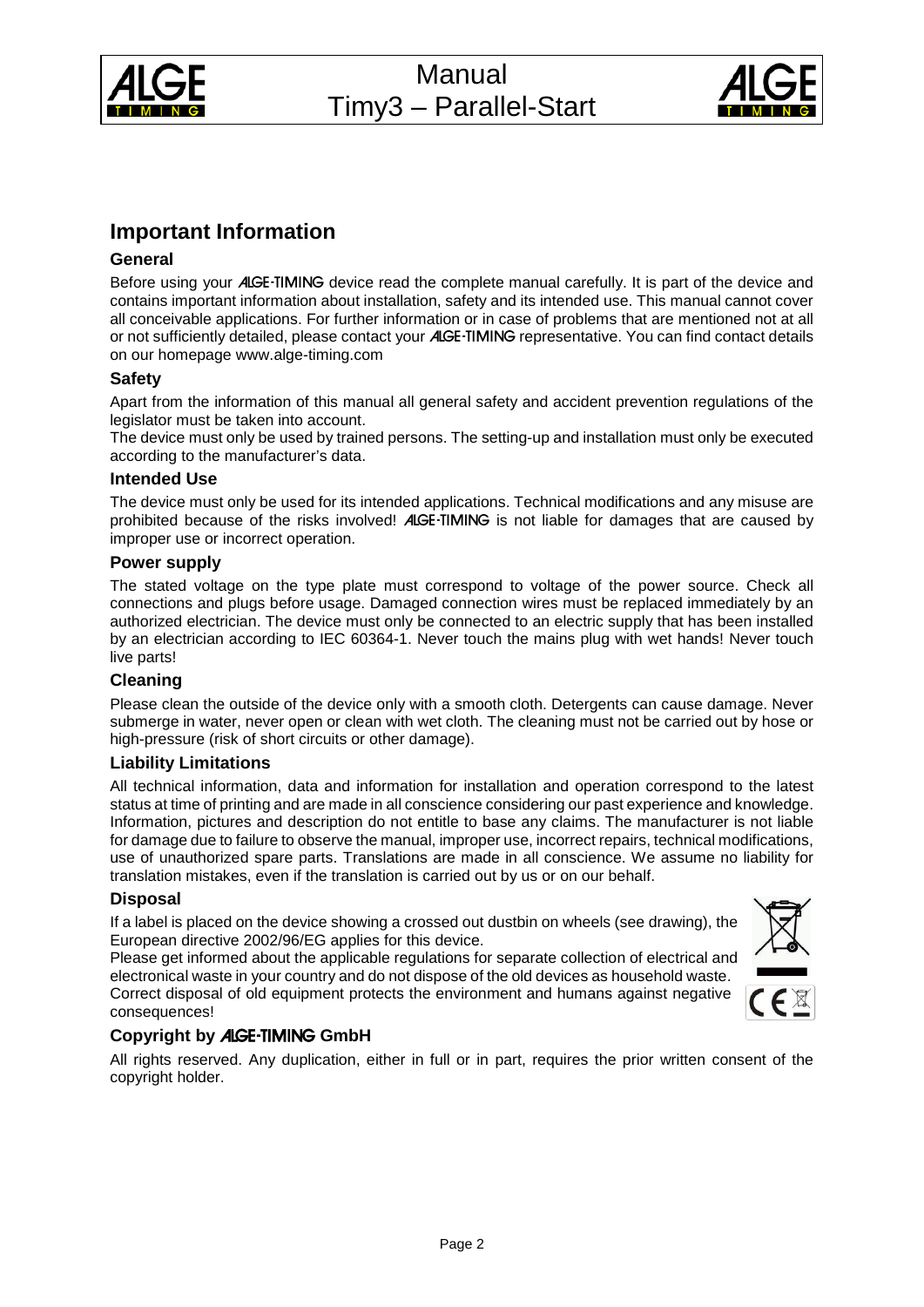



paper roll

thermo printer

printer hood

# **Table of contents**

| $\mathbf{1}$   |  |
|----------------|--|
| 1.1            |  |
| 1.2            |  |
| 1.3            |  |
| 1.4            |  |
| $\overline{2}$ |  |
| 2.1            |  |
| 2.2            |  |
| $\mathbf{3}$   |  |
| 3.1            |  |
| 3.2            |  |
| 3.3            |  |
| 3.3.1          |  |
| 3.3.2          |  |

#### <span id="page-2-0"></span>**Device Describtion** 1

A detailed device describtion of the Timy3 you will find in the general manula . This manual describes only the software TIMEOUT.

#### <span id="page-2-1"></span> $1.1$ **Control Elements**

- $\mathbf{1}$ USB-interface
- $\overline{2}$ Charging socket
- 3 **ALGE** multiport
- $\overline{4}$ Connection for display board
- 5 Connection for start emitter (C0)
- $\,6\,$ Connection for finish emitter (C1)
- $\overline{7}$ Standard ALGE photocell socket

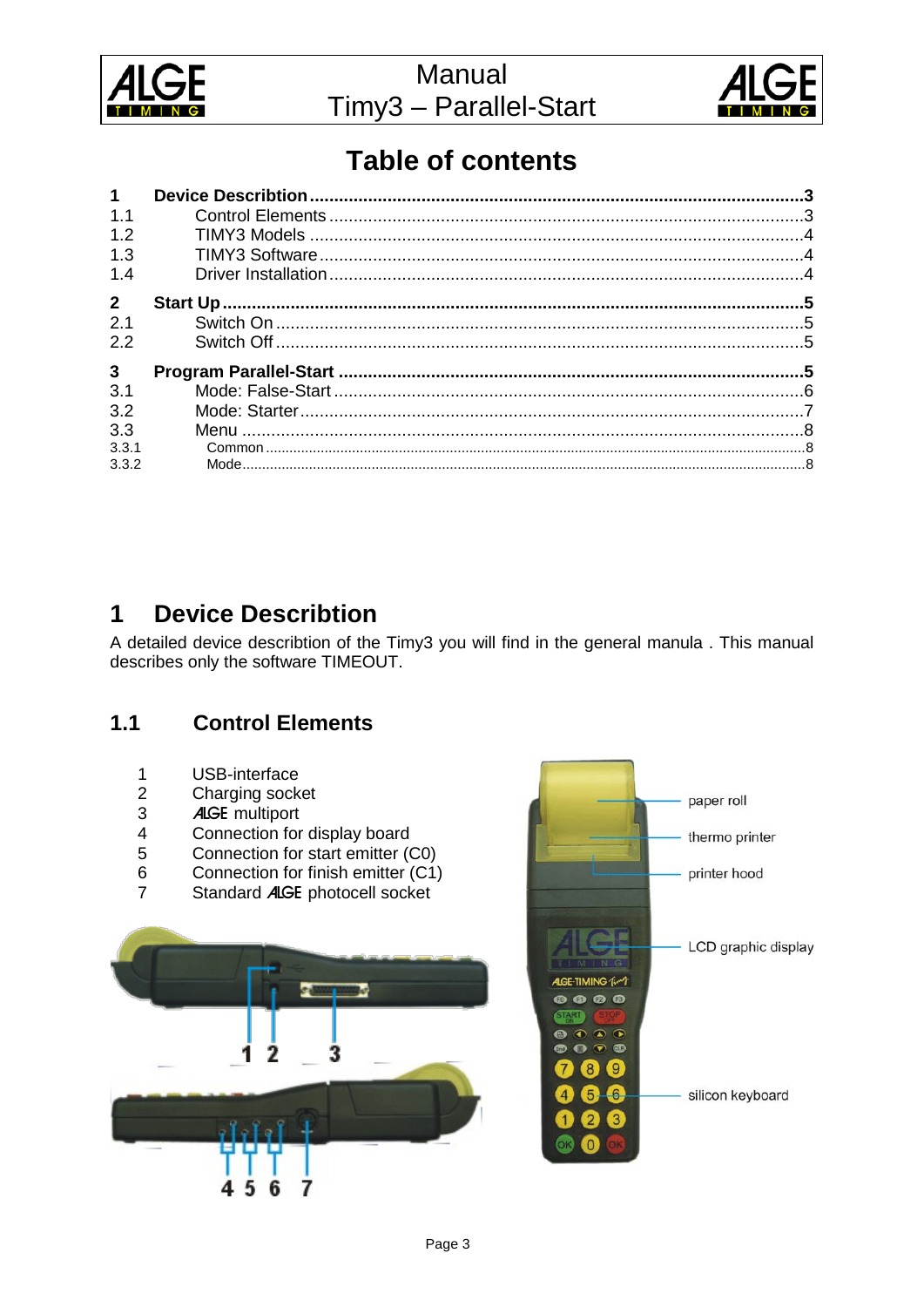



# <span id="page-3-0"></span>**1.2 TIMY3 Models**

Both TIMY3 models are equipped with a temperature compensated quartz-oscillator and therefore suited for highest accuracy. The extended temperature range allows operating the TIMY3 from +50°C until -20°C (for summer and winter sports)

# **TIMY3 W:**

TIMY3 W is a timing device without printer.



## **TIMY3 WP:**

<span id="page-3-1"></span>TIMY3 WP is a timing device with integrated printer.

# **1.3 TIMY3 Software**

Available programs for the TIMY3:

| Available programs for the There's. |                                                                                                                                                                                |  |  |
|-------------------------------------|--------------------------------------------------------------------------------------------------------------------------------------------------------------------------------|--|--|
| Stopwatch:                          | universal timing program which is suitable for several heats (run/total time).                                                                                                 |  |  |
| Backup:                             | to measure time-of-day times (e. g. as backup-system or as time reference for the<br>computer)                                                                                 |  |  |
| <b>PC-Timer:</b>                    | to measure time-of-day times with simultaneous output of the running time in 1/10<br>seconds via the RS232 interface. Ideal as an accurate timing device for the com-<br>puter |  |  |
| LapTimer:                           | timing program with run times and lap times (e. g. for motor sport)                                                                                                            |  |  |
| TrackTimer:                         | timing program for events with several lanes, e. g. athletics and swimming                                                                                                     |  |  |
| <b>Training Lite:</b>               | universal training software (several intermediate times are possible)                                                                                                          |  |  |
| <b>Training REF:</b>                | training software with reference run (several competitors on course)                                                                                                           |  |  |
| Speed:                              | speed measurement                                                                                                                                                              |  |  |
| Commander:                          | terminal for diverse subprograms (see manual)                                                                                                                                  |  |  |
| <b>CycleStart:</b>                  | program for track cycling with countdown and lap counter                                                                                                                       |  |  |
| <b>Terminal:</b>                    | terminal for judges (e. g. gymnastics)                                                                                                                                         |  |  |
| Track + Field:                      | to measure e.g. windspeed, show the concentration clock or control a infield display<br>board                                                                                  |  |  |
| <b>Parallel-Diff:</b>               | timing for parallel slalom (difference time of both slopes)                                                                                                                    |  |  |
| <b>DualTimer:</b>                   | timing of two separate courses                                                                                                                                                 |  |  |
| Timeout:                            | timing with timeout, also applicable for show jumping (with start countdown)                                                                                                   |  |  |
| <b>Swim Trainer:</b>                | training program for swimming                                                                                                                                                  |  |  |
| Jumping:                            | training program for jump trials, measures jumping height on the basis of time be-<br>tween jump and landing on a contact mat (several subprograms)                            |  |  |
| <b>Speed-Climbing:</b>              | timing for parallel competitions at speed climbing with false start                                                                                                            |  |  |
| <b>Start-Liner:</b>                 | To control the start of several start tracks e.g. for cross country                                                                                                            |  |  |
| Parallel-Start:                     | To control the start at parallel races                                                                                                                                         |  |  |
| TV-Timer:                           | simple timing program for controlling a display board or TV time flashs                                                                                                        |  |  |
| Voting:                             | Judge program for WTN                                                                                                                                                          |  |  |
|                                     |                                                                                                                                                                                |  |  |

# <span id="page-3-2"></span>**1.4 Driver Installation**

For installation of drivers (e.g. for USB connection to PC) a separate manual is available. You can download them on our homepage [www.alge-timing.com](http://www.alge-timing.com/) or contact your ALGE representative.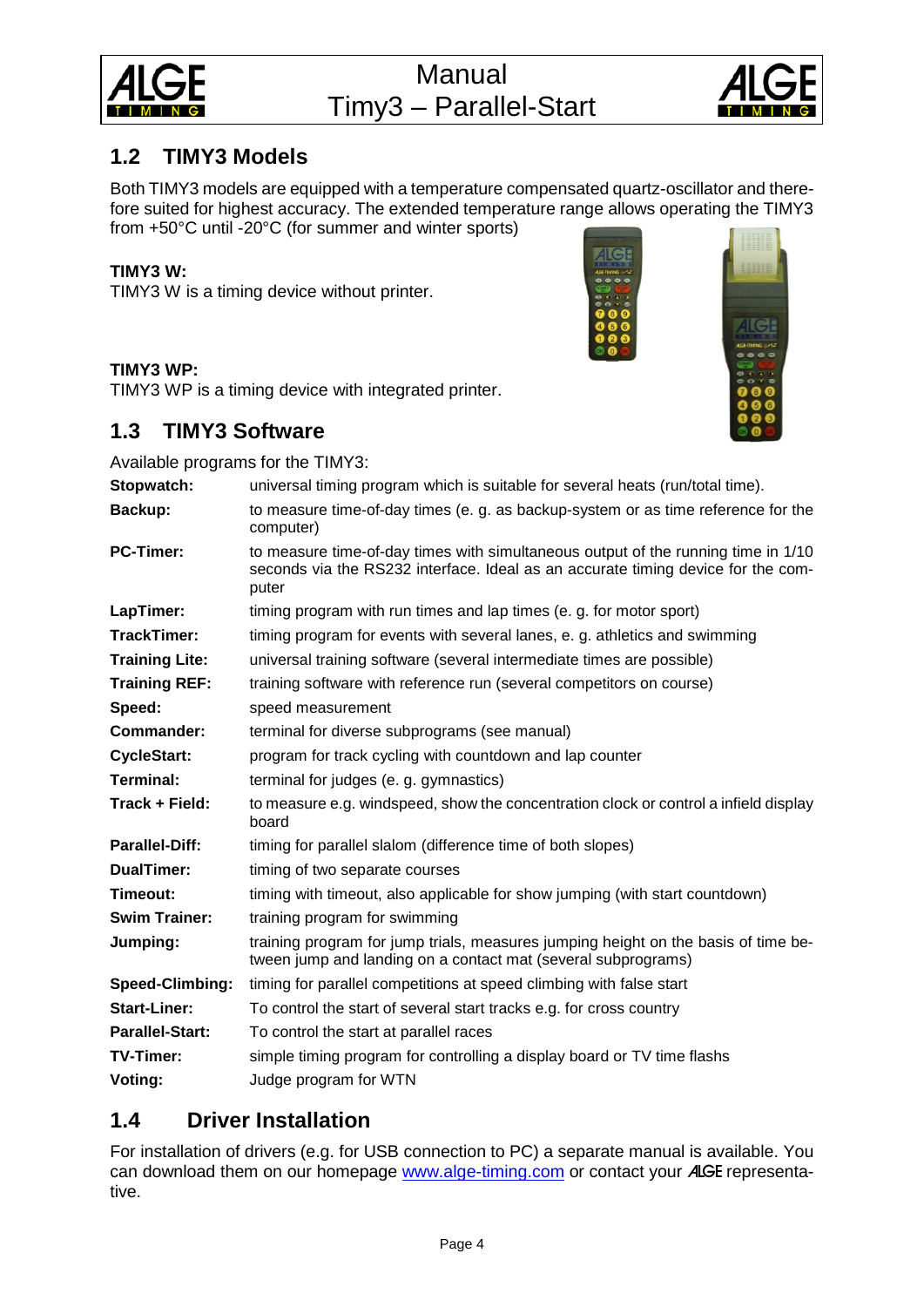



# <span id="page-4-0"></span>**2 Start Up**

# **2.1 Switch On**

- <span id="page-4-1"></span>• Press "START/ON" key
- Display shows: "Really switch-on? Press the green OK button!"
- If you press the green OK key within 10 seconds, the TIMY3 switches on, otherwise it automatically switches off.

# <span id="page-4-2"></span>**2.2 Switch Off**

You have got two possibilities to switch off the TIMY3:

# **Method 1:**

- Press "STOP/OFF" key for 3 seconds
- Display shows: "Really switch-off? Press the red OK button!"
- If you press the red OK key within 10 seconds, the TIMY3 switches off, otherwise it returns to the program.

# **Method 2:**

- Press "2nd" and "STOP/OFF" keys
- Display shows: "Really switch-off? Press the red OK button!"
- If you press the red OK key within 10 seconds, the TIMY3 switches off, otherwise it returns to the program.







# <span id="page-4-3"></span>**3 Program Parallel-Start**

The program Parallel-Start is speciel designed to organize the start at parallel races.

It has two different modes

- False Start
- **Starter**

The selection of the mode False-Start or Starter is described in paragraph 3.3.2 Mode.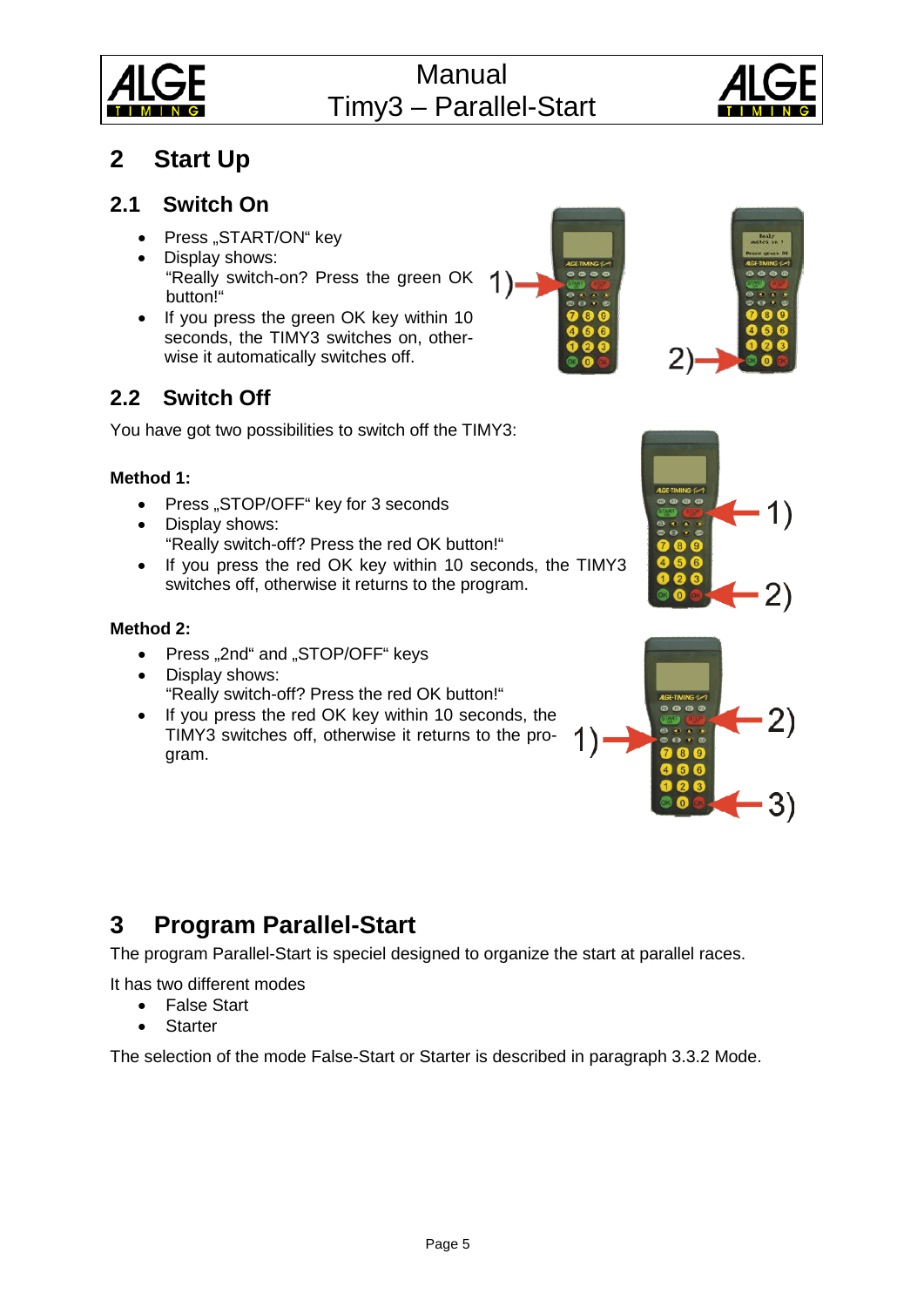



# <span id="page-5-0"></span>**3.1 Mode: False-Start**

It is used to check the start. It is only necessary for startdoors that allow a false start (that you can open before the start signal, e.g. ALGE-TIMING Startdoor SSG1).

Before you start to operate the program adjust the parameters as described in paragraph 3.3.2 Mode and select False-Start.

If you have a race that have a parallel opening of the startdoors at all times use as described in paragraph 3.3.1 Common the selection "YES", if they open sometimes with delay select "NO".

## **Channels:**

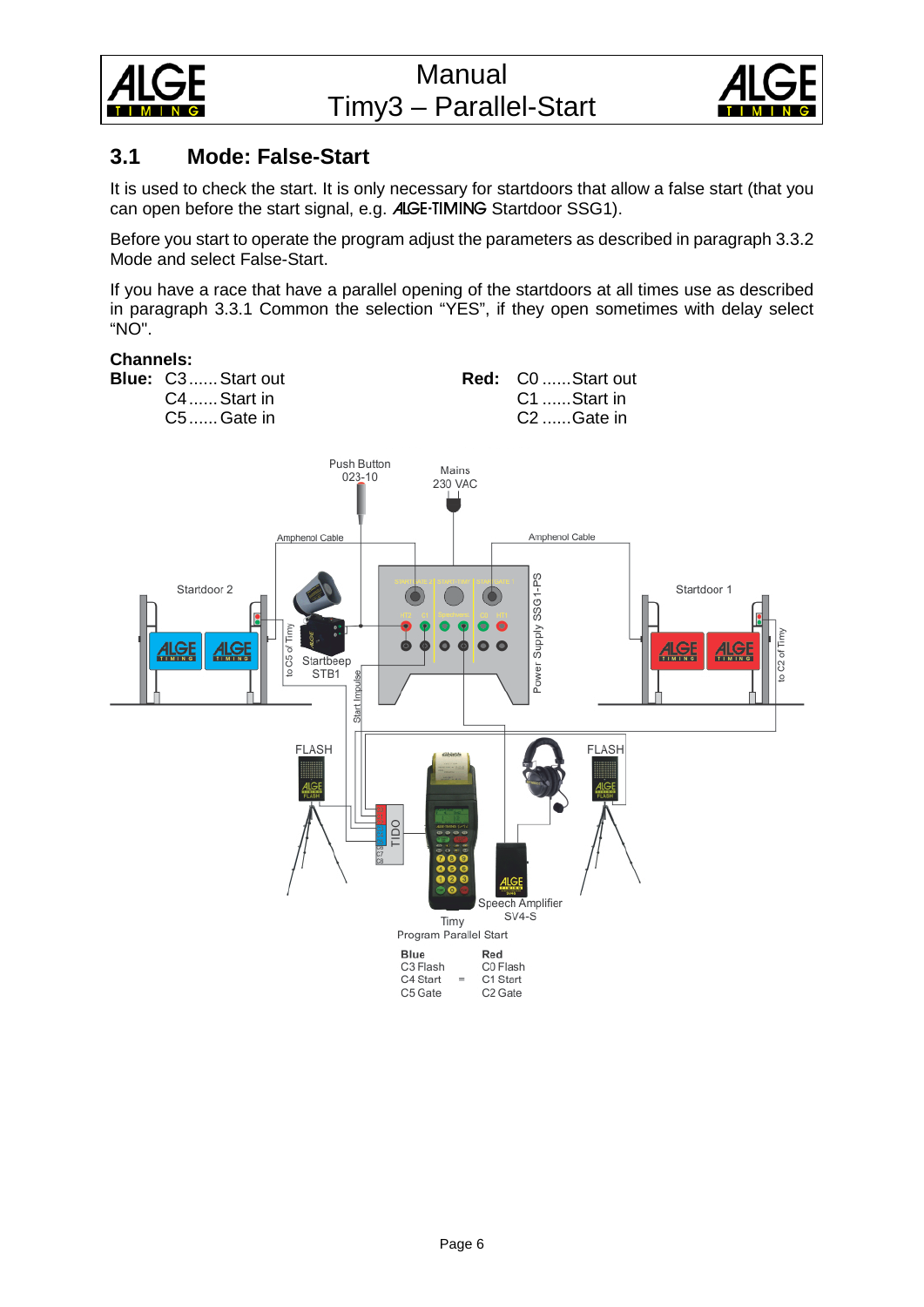



# <span id="page-6-0"></span>**3.2 Mode: Starter**

It is used to set a delay for a startdoor. Often the startdoor should open with a delay for the 2<sup>nd</sup> heat. The delay is the time that one racer was faster in the first heat. This program is useable e.g. with the ALGE-TIMING Startdoor SSD1.

## **Example:**

In the first heat the racer on red course wins with a lead of 0.32 seconds. In the second run the racer change the course. This means that now the racer that won the first run is now on the blue course and the startdoor of the blue course should open 0.32 seconds before the other racer starts.

## **Operation:**

- Input the delay time (3 digit, e.g. input 032 for 0.32 s)
- Confirm it with  $\frac{QK}{Q}$  (green OK-key) for the delay of the blue course (red starts first)

Confirm it with  $\overline{\text{OK}}$  (red OK-key) for the delay of the red course (blue starts first)

• Start the race by pressing  $\frac{\text{SITART}}{\text{ON}}$  or

## **Channels:**

**Blue:** C3...... Start out **Red:** C0 ...... Start out